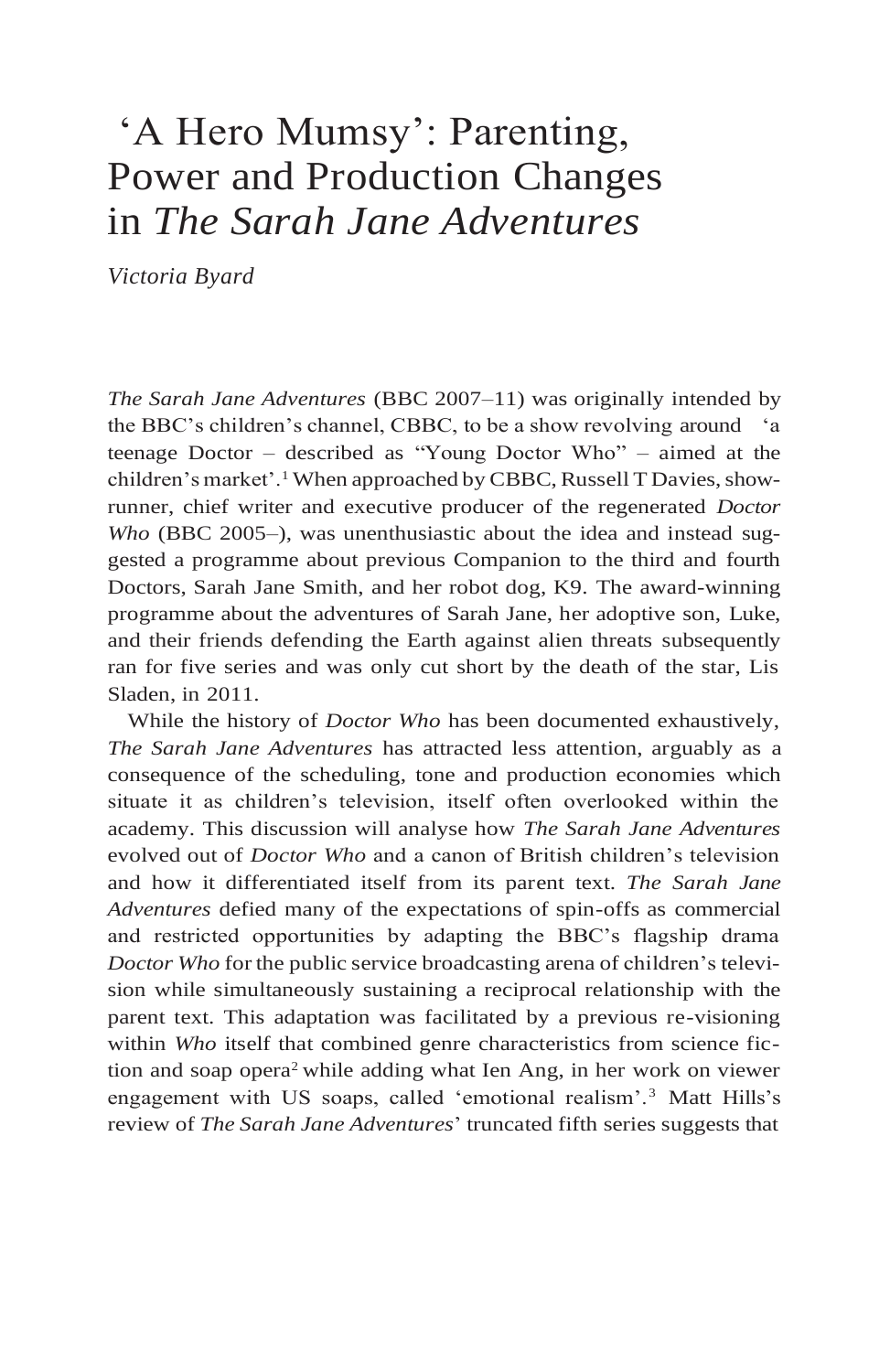the text's self-referential nature, as well as its 'perpetuated hermeneutic' and 'hyperdiegesis', might constitute 'its own continuity: a Sarahverse intertwined with the Doctor's own Whoniverse'.4 In the same review, Hills suggests that 'perhaps *SJA*'s focus on stories of maternal care make it the true "mothership" of the franchise'.

This discussion suggests that these 'stories of maternal care' are, indeed, the key adaptive process of *The Sarah Jane Adventures*. They are not only used to rearticulate the Sarah Jane of *Doctor Who* into the Sarah Jane of her own adventures but to establish familial and social relationships and responsibilities as part of a discourse of British citizenship and childhood in line with the long-standing ethos of BBC Children's Programmes.<sup>5</sup> The parent–child relationship is also used to mediate diegetic reality and understandings of humanity, thereby providing a flexible but stable ideology to the text. 'Emotional realism' operates predominantly within *The Sarah Jane Adventures* through the parent– child relationship, often interrogated, but always, as a normalised eth- ics of care, community and familiarity, acting as an anchor for textual reality and alterity as well as genre. Relationships between adults and children, and particularly parents and children, are both valorised and questioned in *The Sarah Jane Adventures* and illustrate the adaptive shifts within the text and production culture which reorient *Who* into *Sarah Jane*; flagship drama into children's television.

*The Sarah Jane Adventures* ostensibly originates from its parent programme, *Doctor Who* (BBC 1963–89), for which the character of investigative reporter Sarah Jane Smith was developed. Her two seasons in 'classic' *Doctor Who* created a lasting affection for Sarah Jane as one of the most popular Companions; consequently, when a spin-off was suggested for children's television it drew on this textual and cultural history. Yet it was a problematic history to use within contemporary children's television. It was arguably unfamiliar to CBBC's target audience of six to 12-year-olds; unless child viewers were committed *Who* fans, they would be unaware of her previous appearances in the canon. In addition, the character of Sarah Jane Smith from classic *Doctor Who* – bolshy, independent, handy with a rifle – would not necessarily fit comfort- ably into the conventions and tradition of children's television. Sarah Jane had, however, been resurrected in 2006 for the new *Who* episode, 'School Reunion', which not only reintroduced a classic character for the audience but also suggested one of the tensions germane to *Doctor Who*  and, by corollary, *The Sarah Jane Adventures*: the recapitulation of the *Who* franchise by fan-producers, and the concomitant anxieties and pleasures of nostalgia, authenticity and canonicity.<sup>6</sup>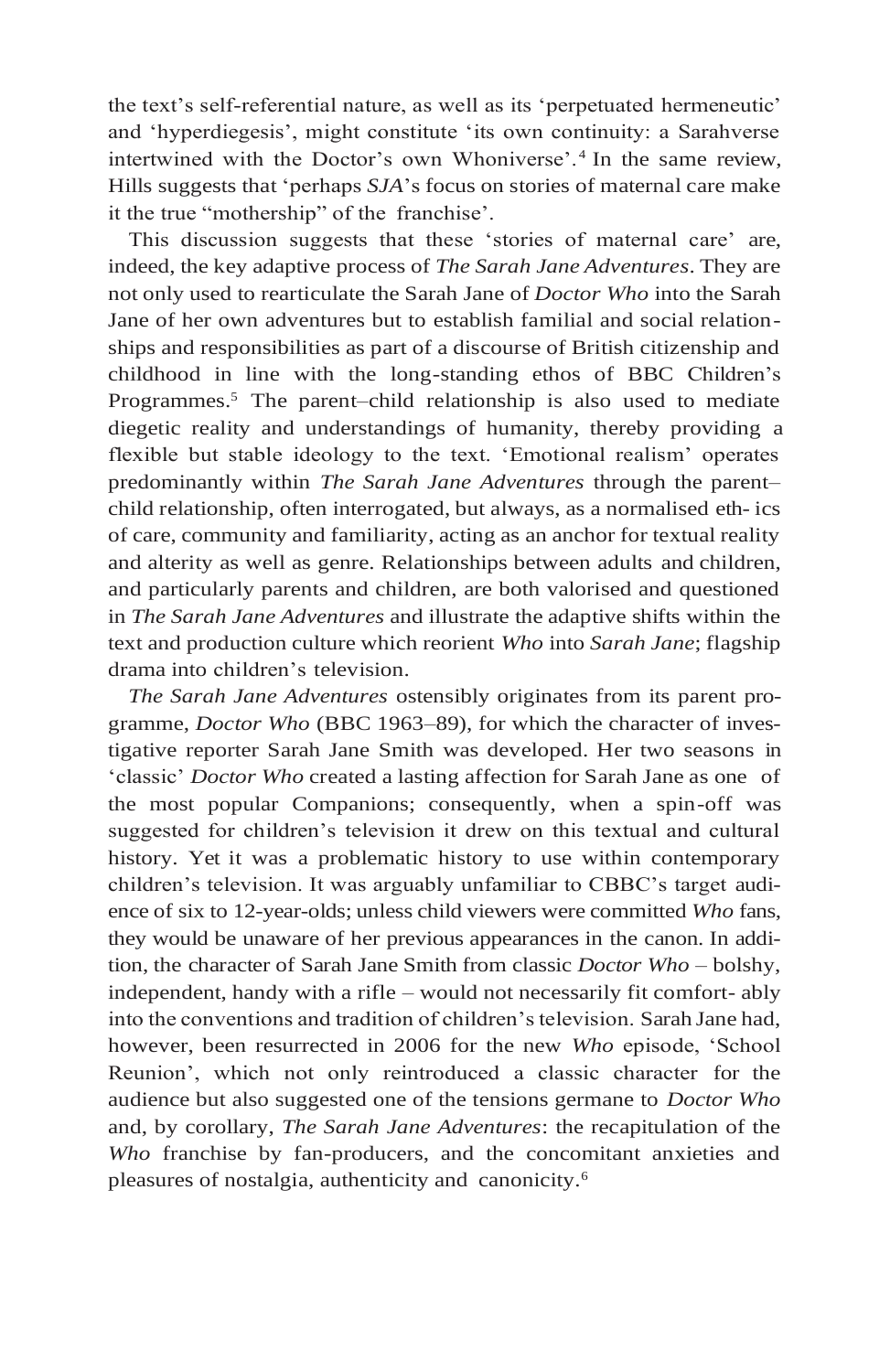*Doctor Who*'s interregnum between 1989 and 2005 opened up both demand and diegesis as fans started to produce and publish their own material; this material, as well as earlier officially sanctioned prod- ucts, became the heart of a particular continuity issue when *Who* was regenerated. Some of the fans producing material during this period subsequently became official producers within the new *Who* franchise and incorporated 'non-canonical' material into *Who* diegesis, further destabilising the boundaries between producers and consumers, canon and 'fanon'.7 This is equally true in *The Sarah Jane Adventures*, as evidenced by the involvement of fan-producers, such as Gareth Roberts and Joseph Lidster, who got their start in the interregnal *Who* period, as well as the incorporation of fan-produced material into the 'Sarahverse' 16 years later: a 1992 *Doctor Who Magazine* special edition provided the backstory for the death of Sarah Jane's parents, elaborated upon in 'The Temptation of Sarah Jane Smith' in 2008.<sup>8</sup>

'School Reunion' engages with these anxieties and pleasures by 'discarding and cherry-picking continuity', suggests Tony Keen, particularly since the episode 'implies heavily that Sarah has had no contact with the Doctor since he abandoned her in Aberdeen' at the end of 'The Hand of Fear'.9 This elides the events of both 'The Five Doctors' and *K9 and Company* (BBC 1981), an earlier attempt at a *Who* spin-off, featuring Sarah Jane and the robot dog. Keen argues that this complicates continuity further because Sarah Jane and K9 never encountered each other in the *Who* diegesis; without *K9 and Company*, there is no reasonable explanation for Sarah having K9 who features heavily in the *Adventures*. The regeneration of Sarah Jane for new *Who* could, however, capitalise on nostalgia for classic *Who* as well as 'retcon' the complex character history, thereby reconfiguring her for a new audience in children's television. Clearly, then, *The Sarah Jane Adventures* does not originate solely from *Doctor Who* as a closed and stable text but is rather a palimpsest selectively built on the heterogeneous media of *Doctor Who* – official canon, fan-produced media and previous spin-off – and over 60 years of BBC children's television.

Sarah Jane's rearticulation is therefore given a jumpstart in 'School Reunion' which suggests that she has become bitter and isolated since the Doctor left her, convinced that nothing could live up to her previ- ous existence as a Companion. By the episode's end, however, she concludes 'Time I stopped waiting for you and found a life of my own.' Not only does this suggest a complex meta-textual history for Sarah Jane, it also reorients her characterisation from classic *Who* towards a more soap drama approach, incorporating 'the psychologising of character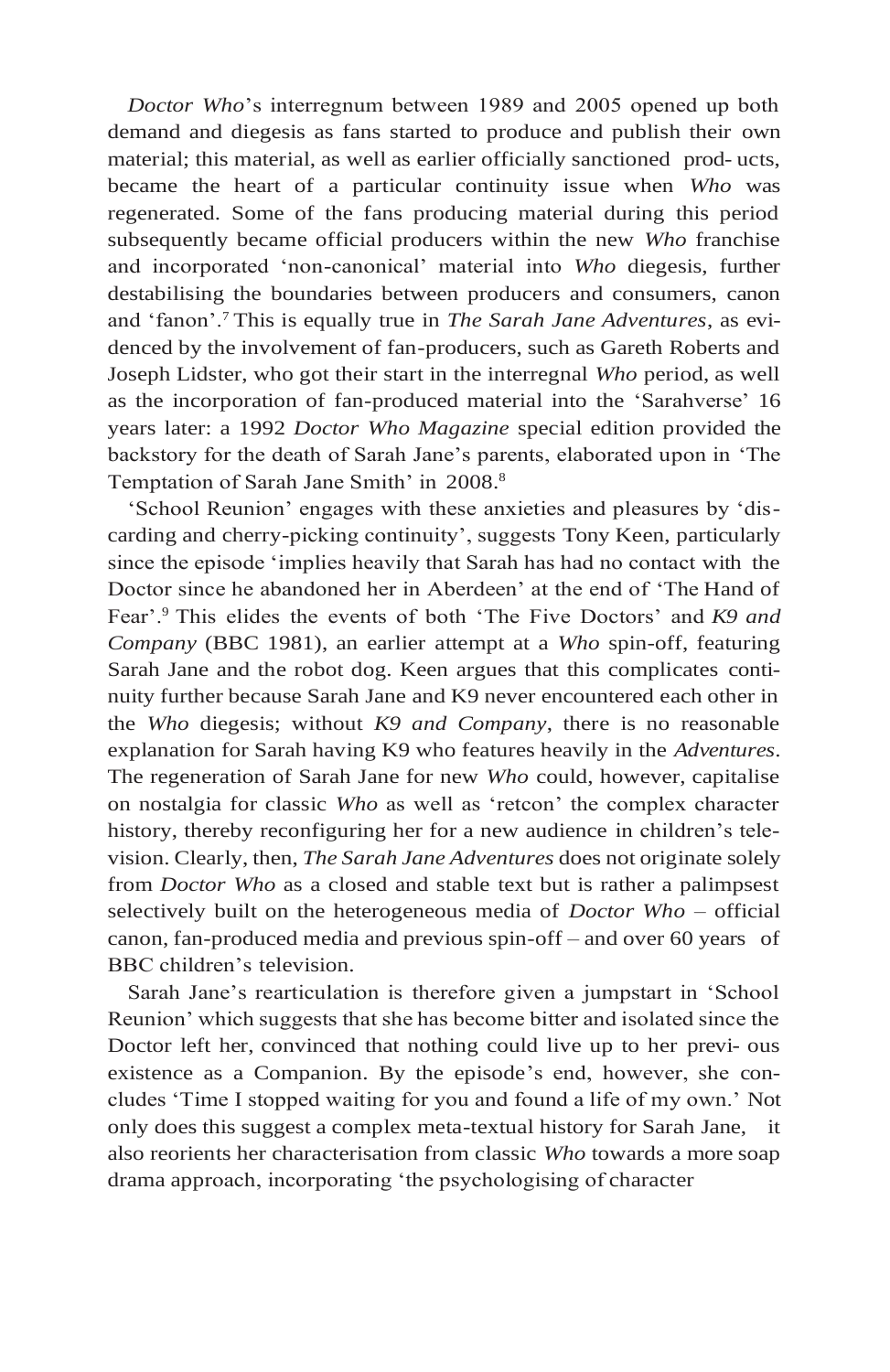and [an] emphasis on affect', which Bould suggests defines new *Who* as part of 'a more contemporary articulation of present social experience [which must] be understood in terms of an industry emphasis on a property's "emotional capital"'.<sup>10</sup>

The social experience and emotional capital of *The Sarah Jane Adventures* are invested primarily within the relationship between parent and child as a nexus of authority, care and reality checking, and this relationship is extrapolated globally by explicitly locating threats to children as threats to humanity. The first hour-long episode of *The*  Sarah *Jane Adventures*, 'Invasion of the Bane', completes this affective, generic and intratextual remediation of Sarah Jane Smith by making her the adoptive mother to a genetically engineered Archetype, Luke, who under Sarah Jane's tutelage and care defies his programming to help her save the world.

While the parent–child relationship acts as the principal mechanism by which *The Sarah Jane Adventures* is adapted for children's television, it is also the dynamic which formally differentiates *The Sarah Jane Adventures* from *Doctor Who*, and the Sarah Jane of classic *Who* from the regenerated Sarah Jane. She is re-inscribed locally as a mother to Luke and later Sky, as well as globally with the same ethics of care and maternal authority imbricated onto her role as hero and defender of Earth. The opening episodes of the first series in January 2007 explicitly mark out this difference through two parallel parent–child relation- ships. Where 'Invasion of the Bane' transformed Sarah Jane from an isolated and lonely 'mad woman' into an adoptive mother, 'Revenge of the Slitheen' substantiates her role as protective parent and incorporates maternal values into her previous role as Companion. 'Revenge' carves out this new maternal space for Sarah Jane by directly referencing her previous ethical stance in classic *Who*.

Thirty years before, in the *Doctor Who* story 'Genesis of the Daleks' (1975), Sarah Jane had advocated that the Doctor, deep in the throes of an ethical dilemma, should destroy the Daleks before they could achieve sentience and potentially destroy the universe. The Doctor responded, 'If someone who knew the future pointed a child to you and told you that that child would grow up totally evil, to be a ruthless dictator who would destroy countless millions of lives, could you then kill that child?' This thought experiment becomes textually concrete in 'Revenge' when the defeated Slitheen, previously intent on destroying Earth for profit, plead with Sarah Jane to release their child from the fatal trap in which they are caught. Sarah Jane tries to release the Slitheen child when it is revealed that he is only 12 and his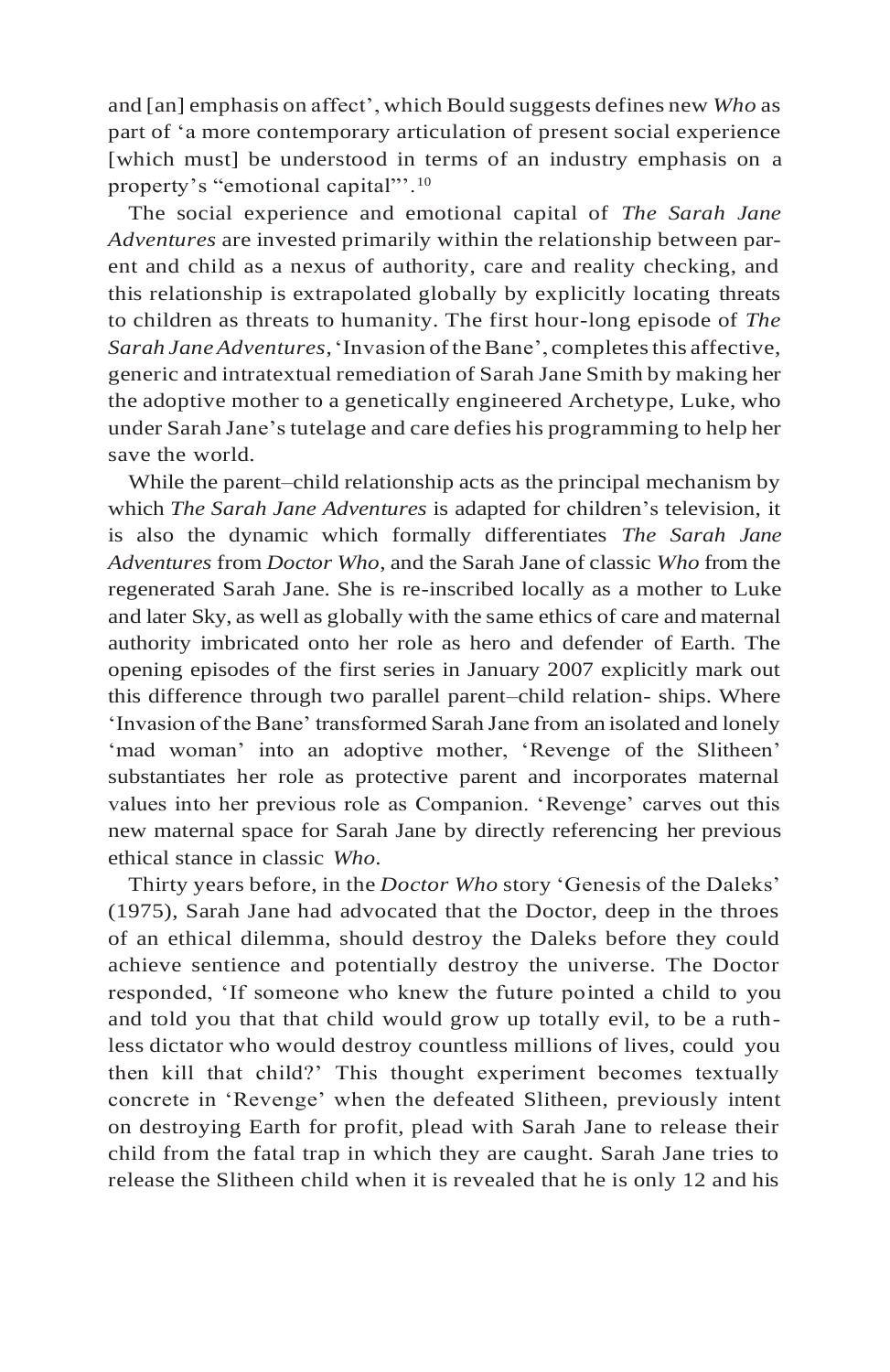father pleads, 'He's my son. Please let him live.' The parallels with her own newly adopted child and that hypothetical child in 'Genesis' are obvious: Sarah Jane moves to free the Slitheen child but her hesitation ostensibly causes the death of both Slitheen, subsequently providing the impetus for the concluding episode of the series, 'The Lost Boy' (2007). Sarah Jane's regenerated identity is created by her new maternal ethics, a philosophical and affective position reinforced by her denial of any involvement in the Slitheen's death. Luke's friend, Clyde, is invested with Sarah Jane's previous ethical position, countering Sarah Jane's regretful, 'He was a child: twelve years old' with 'It was them or us.' This reconfigured ethical stance is reinforced later, when in the episode 'The Last Sontaran' (2008) Sarah Jane declares that 'one life is as sacred as an entire planet', reversing her previous utilitarianism in classic *Who*. Sarah Jane's ideology becomes commensurate with the ethics of care and empathy focalised through her maternal role, so that she performs these reformulated ethics of compassion, liberalism and learning, and by corollary the long-standing ethics and ethos of the BBC Children's Programmes department, across domestic, public and universal spaces. She is repeatedly identified as the template for the ethical human, and subsequent hero-figures, particularly girls, are articulated as iterations of Sarah Jane herself whenever they perform her maternal ethics of care and communication.<sup>11</sup>

Sarah Jane's maternal role is therefore deliberately imbricated with her commitment to defending the Earth but it is only because of her relationship with Luke and consequently with the other child protagonists that she is able to continue doing so. The future echoes of a Sarah Jane without the maternal role are played out across multiple episodes in which the mad, childless, old women of Rani, Bea, and Sarah Jane herself are marginalised and abused.<sup>12</sup> Indeed, the first two series open and conclude with episodes that emphasise the formal and narrative importance of the parental relationship which Sarah Jane has formed with Luke, Maria and Clyde. When Sarah Jane is accused of abducting Luke in 'The Lost Boy', specific reference is made to her isolation, loneliness and possible mental instability: Luke's alleged parents explicitly articulate the negative image of Sarah Jane before she became a mother as childless and 'lonely', a 'witch'. Sarah Jane without the maternal role is repeatedly cast as a figure of suspicion, mockery and social exclusion. After Luke istaken away from her, Sarah Jane cuts herself off from other relationships, regressing to her previous reckless and autocratic behaviour. Without Luke, and the web of community relationships that subsequently forms, the series implies that she would not only be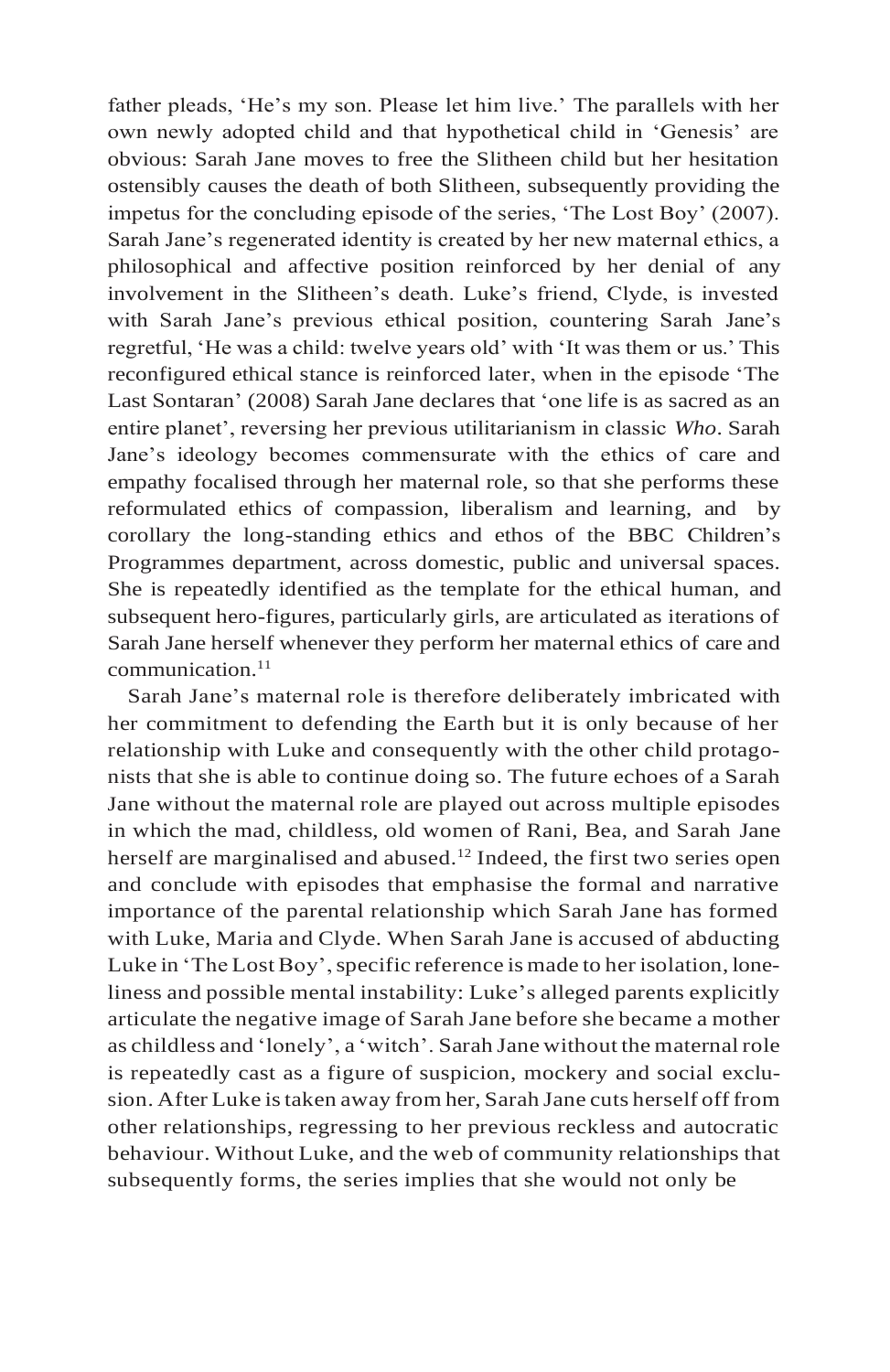unable to function as a defender of the Earth but also as part of society. Parenthood is, then, not just redemptive for the adult but for the world: threats to Earth can be defused by a parental ethics of care and parental love, even across species.

Even those *Adventures* which do not directly concern Sarah Jane's relationships with children often revolve around parent–child relationships which are either ruptured or unhealthy. Garner rightly points out Sarah Jane is constructed as 'the good adult' in opposition to other adult characters: Maria's troubled relationship with her absent mother, Chrissie, may equally suggest the 'bad mother' to Sarah Jane's 'good' mother.13 Chrissie invades the family home and destabilises and fractures the parent–child relationship, herself becoming the alien threat. She consistently attempts to check Maria's relationship with Sarah Jane, resenting her replacement and stating that Sarah Jane is not nor- mal, accusations which Maria counters by pointing out in 'Eye of the Gorgon' that Chrissie 'walked out' on her own child. Similar dynamics operate within Clyde's relationship with his father who returns home only because he is in the process of abandoning another son. During Clyde's attempt at reconciliation, his father endangers him physically and mentally in 'The Mark of the Berserker' (2009) by compelling Clyde to forget his mother. SF tropes such as defamiliarisation, mind control and possession metaphorically express the lived experiences and divided loyalties of children with absent parents. In *The Sarah Jane Adventures*  the parental role must be performed consistently and care- fully for it to be 'proper' and powerful; absent parents reappear but can only mimic parenting, most often for personal gain. Sarah Jane there- fore performs the 'good mother' role for Maria in 'The Last Sontaran', calling her 'the daughter I always wanted'.

This performance of 'good mother' is universal; Sarah Jane performs and promulgates this ethics of care towards the child protagonists, humanity and visiting aliens. Articulating care and concern for chil- dren is redemptive even for antagonists: Kudlak in 'Warriors of Kudlak' (2007) repents his actions and promises to return the children he has press-ganged. At the very least, care for children opens up the text to emotional ambiguity, as with Luke's biological mother, Mrs Wormwood. Only those who threaten and co-opt children are beyond redemption.<sup>14</sup> The conflation of threats to the child-figure and threats to humanity as a whole, and the obverse redemptive power of parental love, is reiter- ated in 'Day of the Clown', when Sarah Jane confronts an alien who feeds on '[t]he fear of a mother for her young: the strongest fear of all'. Across all five series of the *Adventures*, parental care is a synecdoche for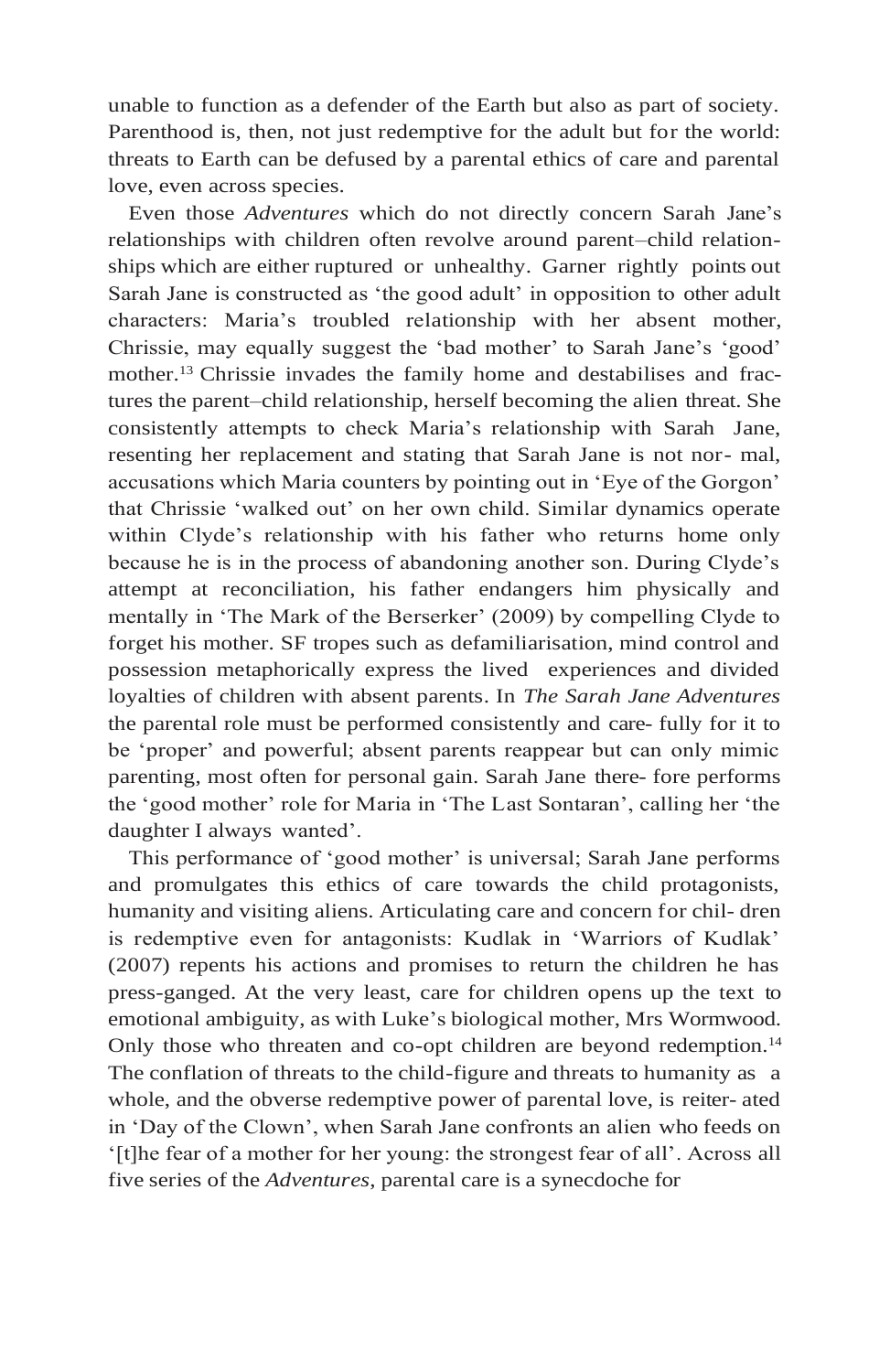ethics and a wider discourse of citizenship and collectivism: alterity can be reconciled with humanity, but posing a threat to a child, which symbolises that humanity, is a marker of incomprehensible alienness.

Conversely, parenting is at times presented as a threat to the wellbeing and ethics of the child. The Slitheen declare that they are planning to destroy Earth 'for our children' but also for revenge and profit; subsequently, the Child of the Slitheen returns in 'The Lost Boy' to destroy theworldforthe same reasons.*Adventures*suggests parenting can generate and perpetuate selfish, destructive behaviour unless it incorporates values of citizenship, learning and multiculturalism which are then extrapolated outwards to a broader conception of community and an integration of the Other. When Mrs Wormwood returns in 'Enemy of the Bane', she attempts to charm Luke back to her side, declaring that 'Sarah Jane Smith wasthe wet-nurse! I am your mother,' and promising him that he will be a prince in the new 'Age of Wormwood'. Her framing oftheirrelationship, as well asthe emotive extra-diegetic music,suggest that perhaps her feelings are genuine. Ultimately, Luke rejects her for Sarah Jane who counters Wormwood's claims of motherhood with 'Luke is *my* son! Because I have cared for him and looked after him, because I love him. And you don't understand love. People who understand love don't want to crush planets or take over the universe,' once again making a 'good' parental relationship contiguous with presence as well as ethical humanity.

The 'good' parent–child relationship is also strengthened by reciprocal caretaking. Following Clyde's rejection of his father, he wipes his mother's recollection of the day's events in 'The Mark of the Berserker' to keep her 'safe' and 'happy'. In 'The Wedding of Sarah Jane Smith', Rani and Clyde investigate Sarah Jane's relationship with Peter Dalton when they suspect that he is an alien impostor, and in 'Temptation', Luke mediates Sarah Jane's own responsibility and reality when she attempts to save her own parents at the cost of the rest of the world. In turn, her parents sacrifice themselves to save their daughter and Earth. Child protagonists engage in reciprocal caretaking and secret-keeping to keep their parents safe, happy and, above all, 'good' parents. The values of caretaking and citizenship are reflexive: transmitted between Sarah Jane and her parents (and the Doctor) and in turn between Sarah Jane and various child protagonists. These twenty-first-century ethics are disseminated by Sarah Jane, and the BBC, through space and time; in 'Temptation' Rani crashes a 1950s village fête, shouting, 'Yes, hello! Ethnic person in the 1950s!' identifying but also collapsing the two time periods into a space where an 'ethnic person' can be a defender of the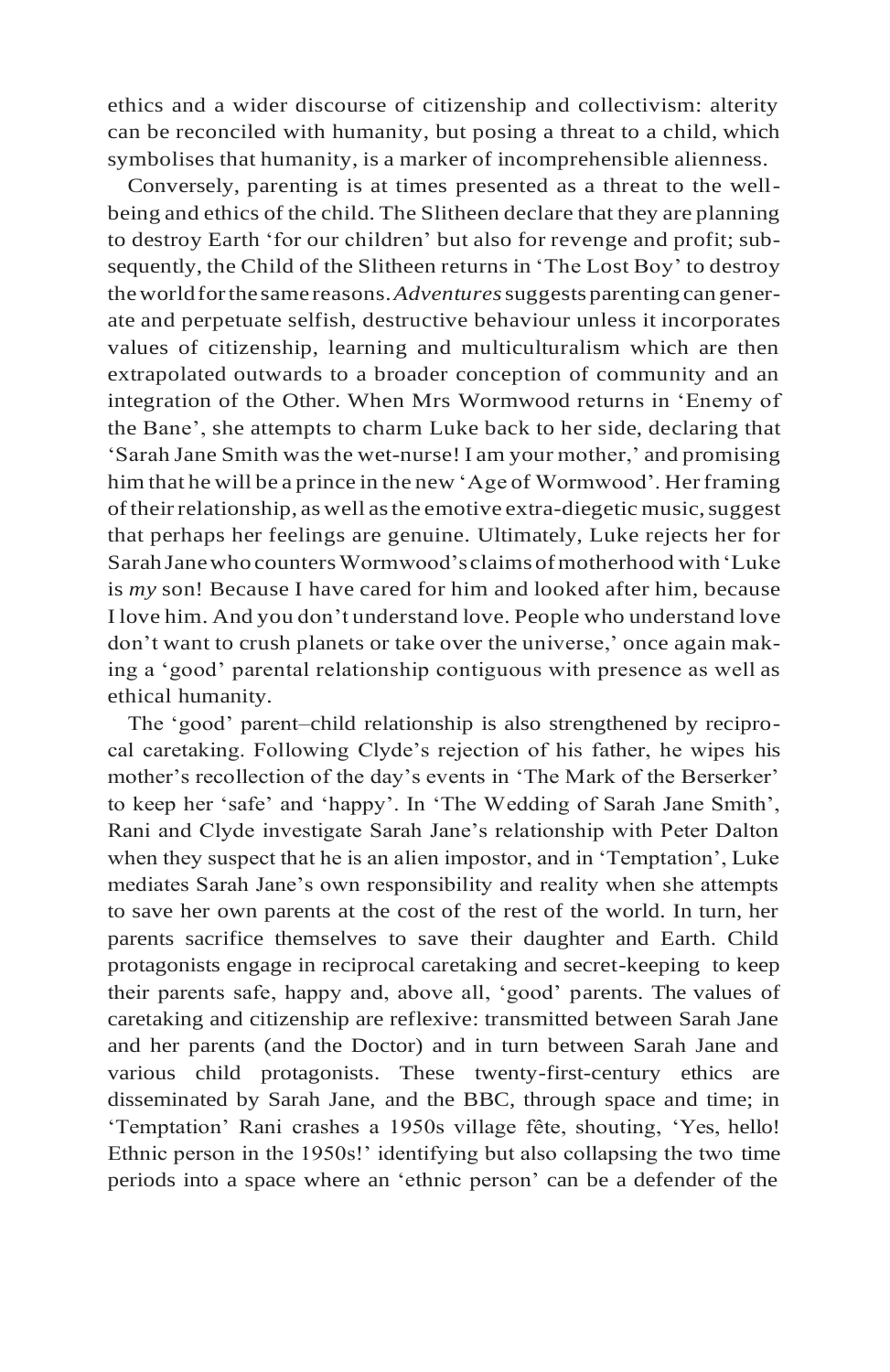citizenship and democratic principles which BBC children's broadcasting has promulgated since its inception. These principles extend to the child audience via direct address and incorporation of the viewers in *The Sarah Jane Alien Files* and *The Sarah Jane Adventures* roadshows in which viewers could go on their own Adventures.<sup>15</sup>

The presence of Sarah Jane as a mother situates the *Adventures* within contemporary British children's television through its focus on ethics of care, chosen families, and social integration and responsibility, but it also incorporates quotidian issues more familiar from children's programmessuch as *The Story of Tracy Beaker*(BBC 2002–6) or *Grange Hill*  (BBC 1978–2008). 'The Lost Boy' delays the reveal of the fantastic until after Luke has been threatened and imprisoned by his alleged father, deliberately suggesting that there may not be any fantasy behind the father's behaviour: that this might be child abuse by a parent. When Luke's abusive parents turn out to be vengeful Slitheen, the fantastic gives an escape textually and narratively from quotidian social issues but the moment of Todorovan hesitation is disturbing.<sup>16</sup> This tension between reality and the fantastic is also referenced meta-textually, again often through parental figures. In 'Revenge of the Slitheen' Sarah Jane, in questioning Maria's dad, conveniently one of the contractors who worked for the aliens, says brightly, 'Ooh, something mysterious inside a school. That would be ridiculous, wouldn't it?', alluding to her previ- ous appearance in 'School Reunion', and possibly also Davies's previous children's television fantasy *Dark Season* (BBC 1991). Even aliens interrogate the plausibility of the text: Ship in 'Mad Woman' suggests that a robot dog in orbit around a black hole is 'rather improbable'. The programme is repeatedly textually and generically anchored by a diegetic identification of its own (im)plausibility that simultaneously privileges the child viewer as someone who will see, believe and most importantly engage narratively and ethically.

The intertextual references, paratexts and metatexts, such as *The Sarah Jane Alien Files* and *Adventures* roadshows to interact with its child audience, locate the 'Sarahverse' as a managed participatory experience which reifies the values of BBC children's television. A participatory ethos has been part of BBC children's television since its inception and is continued and particularised in *Adventures*' audience interaction.<sup>17</sup> Paratexts such as its credit sequence, which re-configures the time- vortex of *Who*'s credits into a cryptographic matrix, and further textual references to problem-solving, hermeneutics and education reify children's learning as a positive and participatory activity.<sup>18</sup> *Adventures*' core values of democracy, participation and, most importantly, citizenship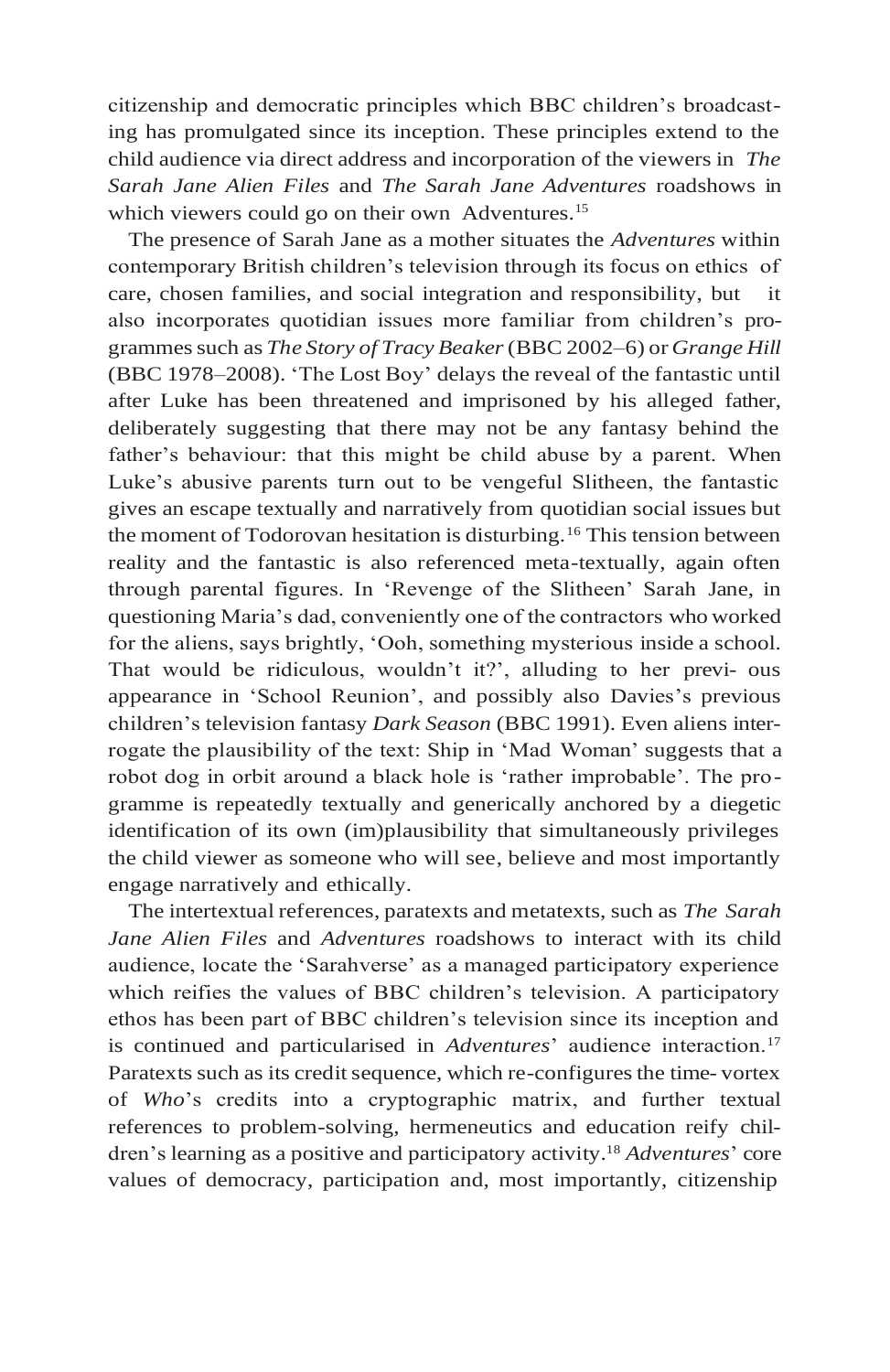and learning, locate the programme, as suggested earlier, within the particularised media discourse of BBC children's television. Oswell suggests that '[t]here was an importance attached to [early] children's television's textuality in terms of its ability to constitute a series of diegetic worlds distinct from those of the domestic sphere and yet aligned with it'; *The Sarah Jane Adventures* carries on this ability by constructing a series of diegetic worlds into which the protagonists, and viewers, can carry the values of twenty-first-century BBC children's television, always returning to protect the domestic spheres of the home and the home planet.<sup>19</sup>

*The Sarah Jane Adventures* therefore perpetuates learning and entertainment within a specific BBC children's television tradition but it is verymuch *contemporary* children'stelevision.Post–2003,BBCchildren's television is increasingly as inflected by commercial anxieties as it is by public service values. The BBC'Creative Future' initiative of 2006 incorporated many of the features of the theorised TVIII era, and TVIII's practices and profits are articulated through the *Adventures*' employment of

branding, digital technology and transmedia production.<sup>20</sup> The third series was promoted through its adoption of High Definition filming; however, series filming, and the programme's existence, was threatened by a decreased budget which Davies addressed in a 2009 BAFTA talk, stating that British children's television as a whole was under threat from lack of investment and deregulation. The 'Creative Future' plan also linked public service broadcasting values with the technological and institutional developments of TVIII. This '360 degree cross-platform content'is a key feature of the development of *The Sarah Jane Adventures*, which operates across digital and traditional platforms but once again

uses departures from the parent text and platform to complicate the text.21 Red Bee Media, formerly BBC Broadcast Ltd, was commissioned to create *Adventures* trailers for television and cinema which extended

the branding by incorporating interactive and web media that, like *Alien Files*, destabilised the boundaries between reality and the diegesis of the *Adventures*. The sense of wonder in the programme is not only

immediately available but participatory, creative and cross-platform, though paradoxically controlled through branding. The BBC used further transmedia storytelling in *Adventures* by only revealing the origin of Sarah Jane's sonic lipstick and watch on the series' website, and incorporating transmedia game-playing and storytelling into the narrative by inviting website users to become part of an Academy, encouraged and instructed by Luke, Clyde and Rani.

The development of *The Sarah Jane Adventures* is therefore textually and institutionally linked to TVIII broadcasting models incorporating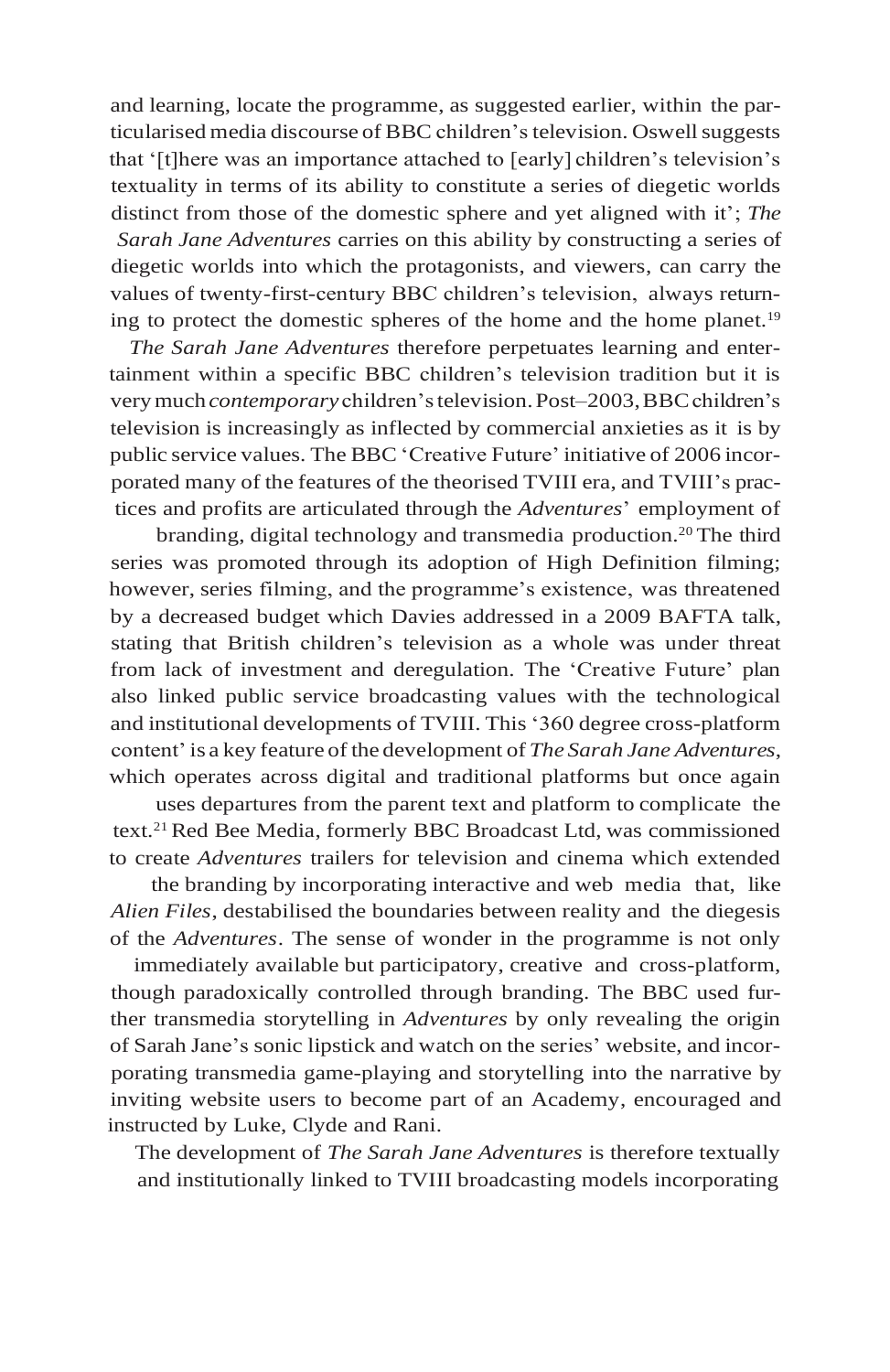new media, time-shifting and branding. However, the intertextual references to a shared past in children's television and *Who*, as well as the promotion of values of citizenship, learning and the ethics of care through family and community interaction, suggest BBC Children's Television as a brand in and of itself. Throughout the *Adventures*, BBC children's television acts as both a shared history and as an ethical and liberal participatory practice. The nostalgia of *The Sarah Jane Adventures*  is not only for Sarah Jane herself and the associated era of classic *Who*  but for BBC children's television as a national tradition.

*The Sarah Jane Adventures* is produced within a children's television economy that is increasingly besieged by economic pressures and benefits from being a commercially successful text which could negotiate the anxieties of education versus entertainment but despite its contem- porary production and transmission, BBC children's television is still a particularised and contingent discourse. Historically, it has been anxiously monitored for values of education and entertainment, moral and public service values. However, in 'Invasion of the Bane' the presenters' promotion of the alien drink Bubble Shock on *Blue Peter*, a landmark in BBC public service children's television, signifies estrangement and threat, suggesting the perils of an imbalance in commercial and public service pressures. *Adventures* is located within contemporary children's television by its TVIII production values, its digital presence, and by such generic anchors as the appearance of contemporary *Blue Peter*  transmissions within the diegesis, but it simultaneously invokes the history of children's television in Britain, as does Russell T Davies's statement that *Adventures* was inspired and inflected by British children's television's 'fine history of fantasy thrillers'.<sup>22</sup> This holding in tension of *contemporary* children's television culture – epitomised by its multicultural approach, quotidian social issues and its transmedia structure – and the *tradition* of British children's television through public service values, intertextuality, paratexts and scheduling therefore suggests that *Adventures* is perhaps not 'pure' children's television.

Children themselves have historically transgressed the boundaries of adult/child media but one complaint made to the viewer comment programme *Points of View* (BBC 1961–69, 1979–present) was that *The Sarah Jane Adventures* was '"hidden away" on CBBC rather than being given a more prominent slot that would be more accessible for adults'.<sup>23</sup> However, with the advent of time-shifting and digital media, children's television has an existence beyond terrestrial schedules and channel identities. The intratextual interaction of the *Adventures* with *Who* as well as the attention paid to it in fan discourses and broadsheet media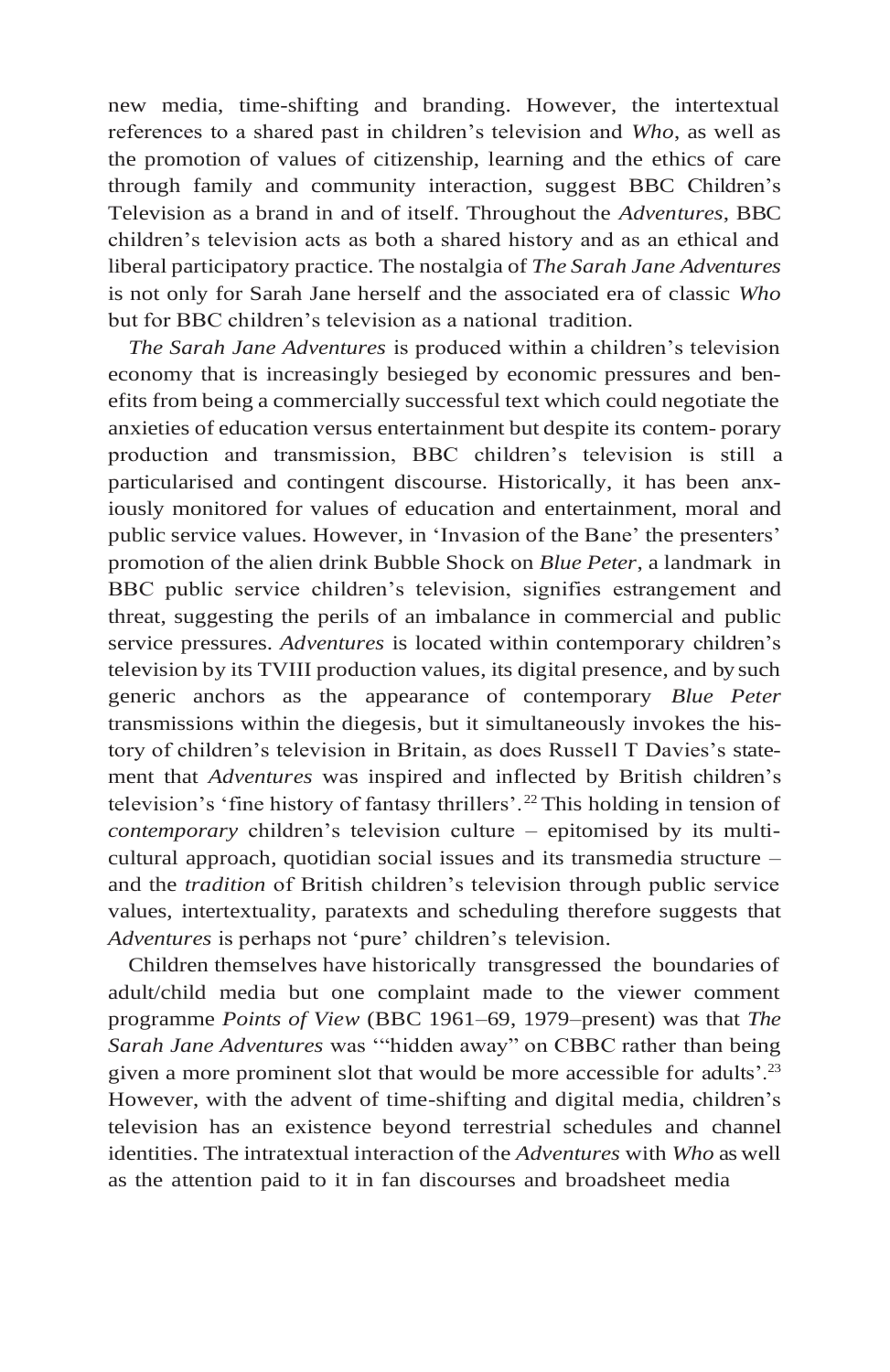further suggest that it may not be, as Perryman suggests, 'designed to appeal exclusively to young children via Children's BBC (CBBC)'.<sup>24</sup> It may also be designed to engage with the 'migratory behaviour' of

adult *Who* fans.<sup>25</sup> The presence of a 'second, hidden text' which is more complex and less accessible to children, a 'shadow text', within the programme itself also suggests an older audience.<sup>26</sup> Not only does *Adventures* incorporate narrative from classic, interregnal and new *Who* as well as intertextual references to historical SF and popular media but

it has also regenerated other previous classic *Who* Companions and characters. Would CBBC's target audience of six- to 12-year-olds get excited about the Brigadier or Jo Jones, to date unseen in new *Who*? Would they be aware of the significance of former *Play School* (BBC 1964–88) presenter Floella Benjamin's performance as Professor Celeste Rivers? Further textual allusions to British children's television as a shared history are made within *Adventures*, such as the Shopkeeper's

similarities in costume, mise-en-scène and characterisation to the Shopkeeper in *Mr Benn* (BBC 1971–72).<sup>27</sup> Sarah Jane's alien supercomputer, Mr Smith, 'was heavily inspired by the computer TIM which had featured in the 1970s Thames children's adventure series *The Tomorrow People* [1973–79] of which Gareth [Roberts, the writer] was a devotee'.<sup>28</sup>

*The Sarah Jane Adventures*, then, transcends mere spin-off status by incorporating and engaging with the heterogeneous production history of *Who* 'canon', contemporary institutional and cultural concerns, and almost 70 years of British children's television history, regenerating *Who* and Sarah Jane for a new audience and new media discourse.

*Adventures* operates on multiple levels through its 'shadow text' of intertextuality and nostalgia, its formal, aesthetic and cross-platform production properties, and reciprocal appearances of characters across the *Who* and *Adventures* diegeses.<sup>29</sup> Garner suggests that the Doctor's appearances in *Adventures* are not just audience-raising gambits but an

ongoing dynamic of transtextual narrative in which 'the established conventions of a series may be altered through bringing in a "star" character from a parent series', thus altering textual form.<sup>30</sup> 'The Wedding of Sarah Jane Smith' does, indeed, alter textual form by imbricating the *Adventures* with its parent text through the Doctor's appearance, but its focus is still emphatically Sarah Jane as a 'good mother' and defender of the Earth. She is encouraged to surrender so that she can 'save them: Luke and the others', her son and humankind who are, to all intents and purposes, one.

Sarah Jane Smith is the most important person in the Sarahverse not because she is heroic but because she is a parent. Her maternal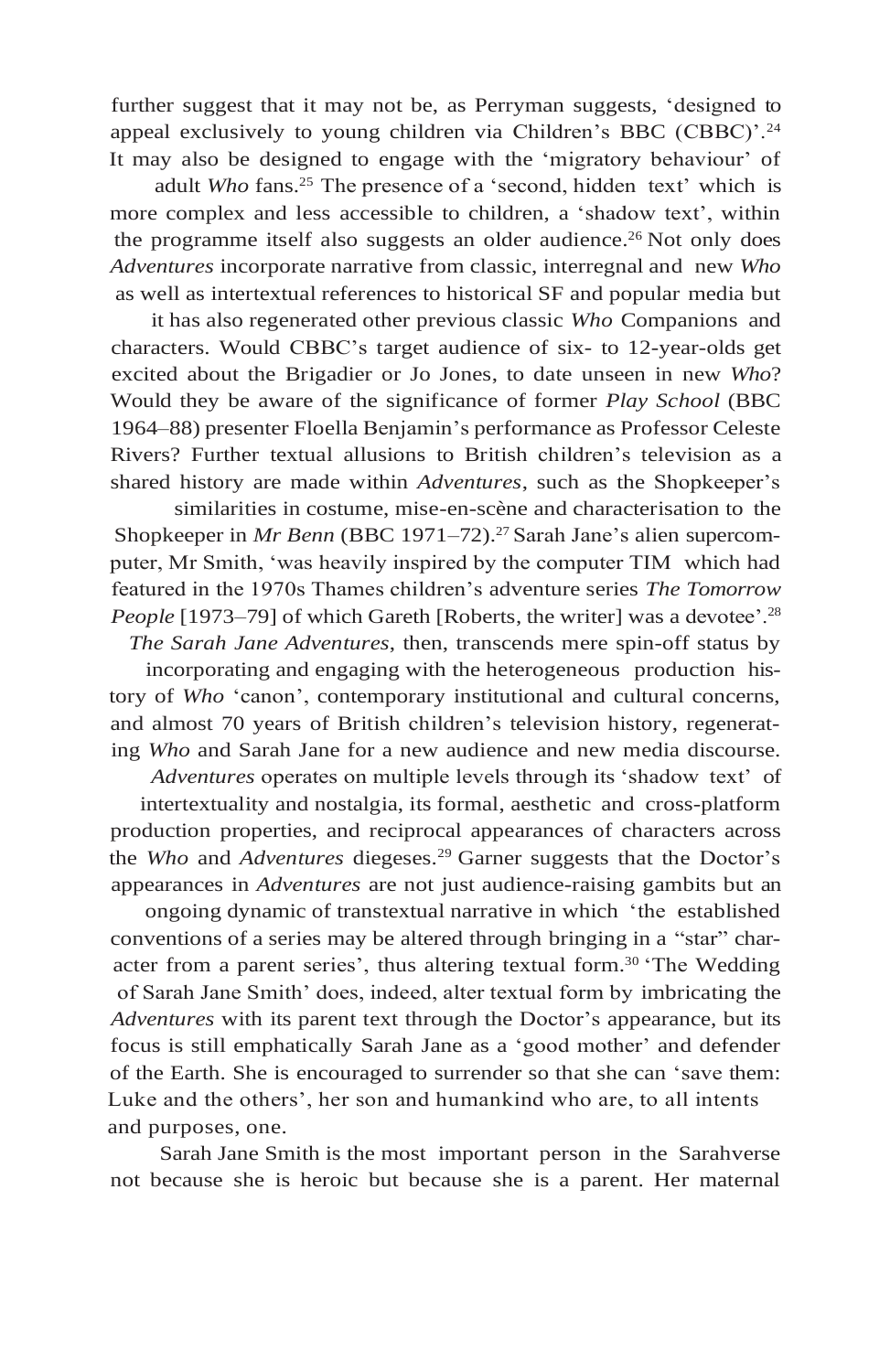relationship with Luke and subsequent relationships mediate ethics and the fantastic within *The Sarah Jane Adventures*. Her regeneration into a mother is redemptive, allowing her to function effectively within the textual universe of *Adventures* and British children's television, and her ethics of care and concern for children also inform her role as contemporary hero and differentiate her from her previous incarnations. As the embodiment of the ethos of BBC children's television, she produces, performs and presents civic responsibility, learning and active empathy, as values to be employed day to day, not just by characters but by viewers as well, no matter their age.

## **Notes**

- 1. A. Pixley, *Doctor Who Magazine Special Edition 23: Sarah Jane Smith* (2009), p. 13.
- 2. R. Garner, '"Don't You Forget About Me": Intertextuality and Generic Anchoring in *The Sarah Jane Adventures*', in R. Garner, M. Beattie and U.McCormack(eds),*ImpossibleWorlds,Impossible Things: CulturalPerspectives on Doctor Who, Torchwood and The Sarah Jane Adventures* (Newcastle: Cambridge Scholars, 2010), p. 165.
- 3. I. Ang, *Watching Dallas: Soap Opera and the Melodramatic Imagination*, trans. D. Couling (London: Routledge, 1989).
- 4. M.Hills,ReviewofSeries5of*TheSarahJaneAdventures*,*DoctorWhoNews*(2011), [http://sjaguide.doctorwhonews.net/story.php?story=Sky&detail=reviews.](http://sjaguide.doctorwhonews.net/story.php?story=Sky&detail=reviews)
- 5. D. Oswell, *Television, Childhood and the Home: A History of the Making of the Child Television Audience in Britain* (Oxford: Clarendon, 2002), p. 50.
- 6. A. McKee, 'How to Tell the Difference Between Production and Consumption: A Case Study in *Doctor Who* Fandom', in S. Gwenllian-Jones and R. Pearson (eds), *Cult Television* (Minneapolis and London: University of Minnesota Press, 2004), pp. 167–85; M. Booy, *Love and Monsters: The Doctor Who Experience, 1979 to the Present* (London and New York: I. B. Tauris, 2012).
- 7. C. Marlow, 'The Folding Text: *Doctor Who*, Adaptation and Fan Fiction', in R. Carroll (ed.), *Adaptation in Contemporary Culture: Textual Infidelities* (London and New York: Continuum, 2009), pp. 46–57.
- 8. K. W. Parker, 'The Roving Reporter', in G. Russell (ed.), *Doctor Who Magazine: Holiday Special* (London: Marvel, 1992), pp. 4–7.
- 9. A. Keen, 'Whatever Happened to Sarah Jane?', in S. Bradshaw, G. Sleight and T. Keen (eds), *The Unsilent Library: Essays on the Russell T Davies Era of the New Doctor Who* (London: Science Fiction Foundation, 2011), [www.](http://www/) sffoundation.org/node/179.
- 10. M. Bould, '*Doctor Who*: Adaptations and Flows', in J. P. Telotte and G. Duchovnay (eds), *Science Fiction Film, Television and Adaptation: Across the Screens* (New York and Oxford: Routledge, 2012), p. 156.
- 11. Heroic, caring girls include Rani in 'Secret of the Stars' (2008), Maria in 'The Mad Woman in the Attic' (2009), Emily in 'Lost in Time' (2010) and Adriana in 'The Man Who Never Was' (2011).
- 12. See 'Invasion of the Bane', 'Eye of the Gorgon' (2007), 'The Lost Boy' (2007) and 'The Mad Woman in the Attic'.